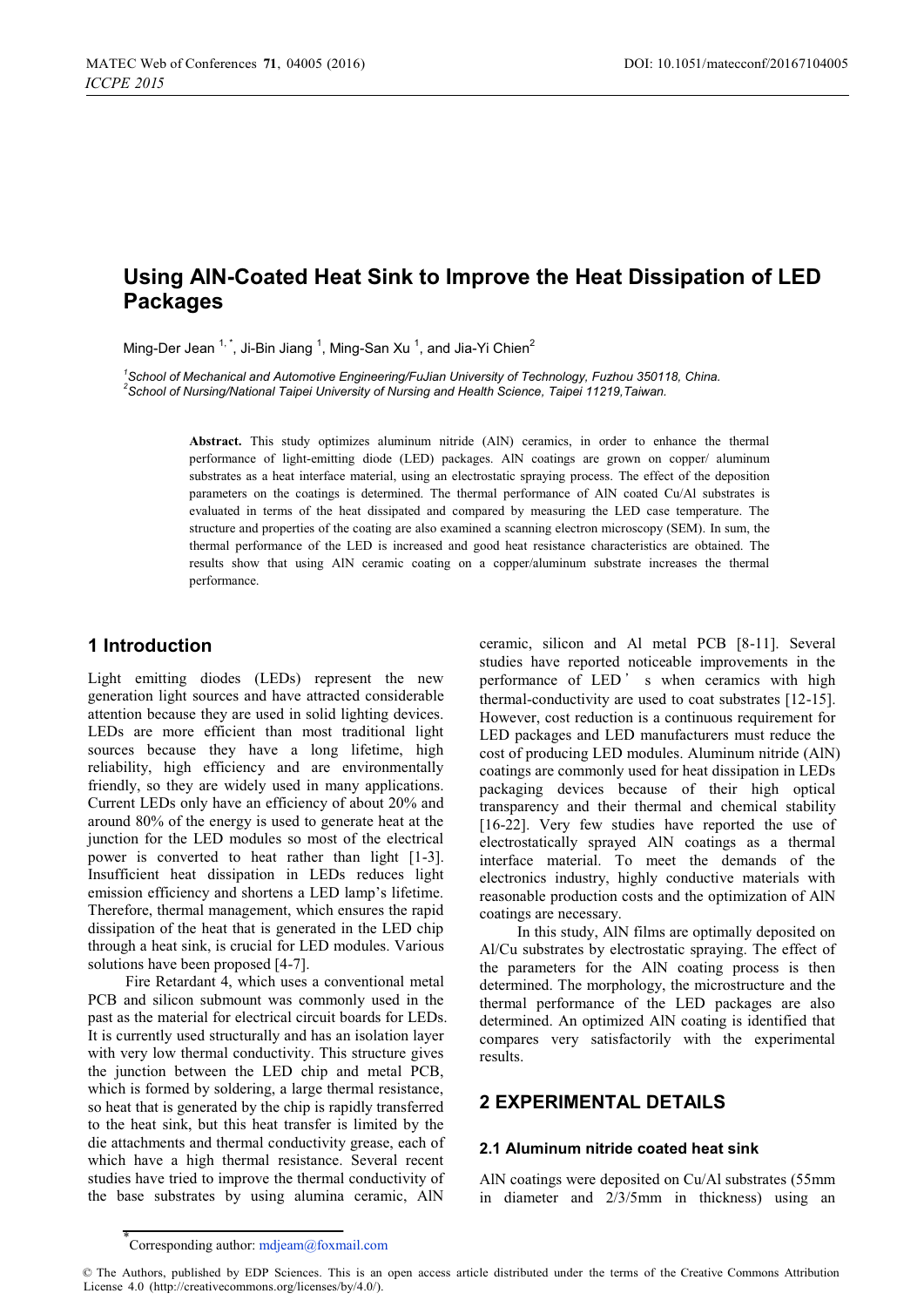electrostatic spraying system. The fabricated LED packaging system is composed of the LED module, an aluminum substrate, AlN coatings and a heat sink that uses both Al and Cu substrates, a 1.2W LED light source with a metal core printed parallel circuit board and a starter. AlN is a unique ceramic material that has outstanding properties, such as high thermal conductivity  $(280 \text{ Wm}^{-1}\text{K}^{-1})$ , low electrical resistivity and chemical stability. In this study, AlN coatings are studied to assess their effectiveness for thermal management. During the assembly process, the aluminum substrate was bonded with the starter and the thermal interface material was attached to the heat sink. The interfaces were coated with an AlN and these were optimized to minimize the contact thermal resistance. In order to understand the thermal performance of the AlN coated Cu/Al substrates in terms of the heat dissipated, a 1.2-watt LED light source was used. The junction temperature (Tj) of the LED chips that were fixed on the AlN coated Cu/Al substrates was evaluated by measuring the case temperature because the junction temperature is difficult to measure directly. In this study, the junction temperature is the main quality characteristic that is used to evaluate the LED package. The case temperature at various locations was directly measured using a thermographic camera (IRI-4010) that offers true 3D thermal mapping software and allows precise visualization, measurement and comparison of the thermal maps. The illumination device comprised four 0.3W LEDs that used InGaN-based chips and a base substrate with AlN ceramics, assembled in a LED package. The deposited surface morphology of the AlN coatings was determined using a field emission scanning electron microscope (JEOL JSM-6700F).

### **2.2. Experimental design**

In this study, there are several possible control factors for this design. Seven (B-H) of these control factors have three levels, but factor A (substrate) has two. All levels are selected for proprietary reasons according to experience and electrostatic spraying reference information. The substrate materials (A) that were used in the experiments are Cu and Al, which have high thermal conductance and are commonly used in heat dissipation components. The assignment of the eight factors to an L18 orthogonal array and the subsequent test results are shown. Each trial of the OA had a total of 18 tests and each of the eight factor combinations had two repetitions. The complete list of factors and levels for this experiment is given. The levels for the control factors are the proposed specification limits for the control system design. In the orthogonal array, 18 tests were used to systematically optimize the various control factors with respect to thermal performance and quality..

# **3. RESULTS AND DISCUSSION**

# **3.1. Surface morphologies**

The surface morphologies of the AlN coatings are shown in Fig. 1. Several parts of the OM images of the surfaces of the coatings obtained in all 18 tests using the orthogonal array table are shown. Clearly, the microscopic hills, voids, valleys and poor surface flatness at the solid-air interface are the greatest barrier to thermal conduction. In terms of the surface roughness values (Sa) of the AlN coatings, as shown in Fig.1a-1b, sample 14 exhibits the highest value for surface roughness (4.26 um), which corresponds to a  $T_i$  value of 45.25°C. This is the worst. Sample 4 (1.73um) has the lowest T<sub>i</sub> value for all of the L18 tests at  $39.7^{\circ}$ C. Figs 1c-1d show that the average volume of the voids on the surface of AlN coatings is measured to be 0.55% in sample 14 and  $0.68\%$  in sample 4. The respective volumes of AlN material in both are  $6.49$ mm<sup>2</sup>/mm<sup>2</sup> and  $3.80$ mm<sup>2</sup>/mm<sup>2</sup>, which indicates that sample 4 has a large amount of AlN on the top surface of the films. In other words, the OM patterns confirm that the AlN content for sample 4 is greater than that for sample 14, so there is a decrease in the contact resistance, which results in a lower thermal resistance. The overall result is confirmed by a lower thermal temperature  $(T_i)$ , with low surface roughness and a high content of AlN.



**Fig.1.** A comparison of the scanning surface morphology and the volume of the voids in the AlN coatings, using a TalyScan 150 instrument for the  $4<sup>th</sup>$  and  $14<sup>th</sup>$  tests.

#### **3.2. Thermal Performance of the AlN Coatings**

In order to test their performance, the AlN coatings were used as a heat sink for a 1.2W LED package that was attached to a parallel circuit board. During the thermal test, the LED was driven using a 700mA current when it reached a steady state. The observed cooling curves are shown in Fig.2. It is seen that when the driving currents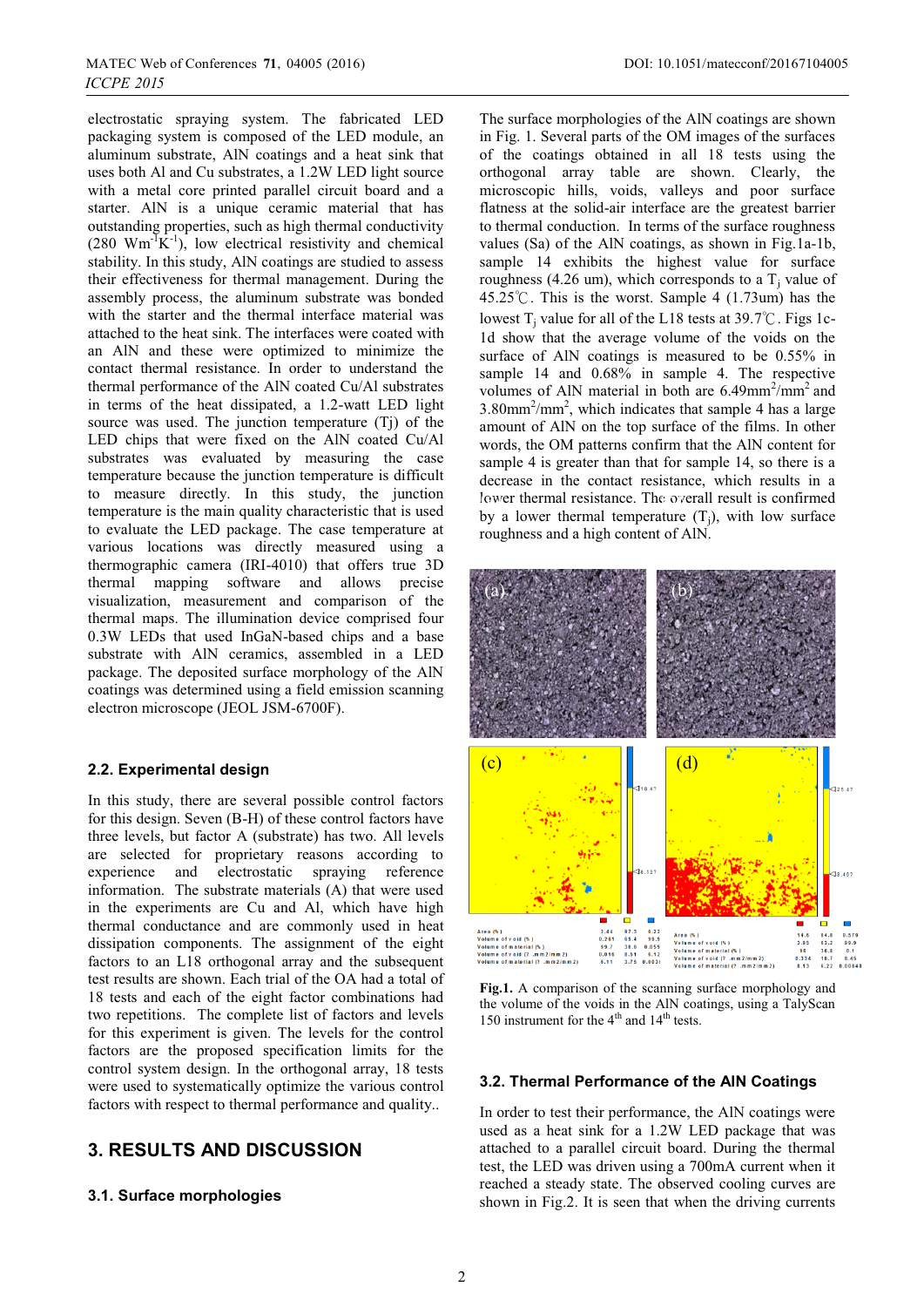are shut down after 60min, the temperature decreases over time in Figs. 2a -2b are from  $54^{\circ}$ C to  $43^{\circ}$ C and from 53  $\degree$ C to 42  $\degree$ C, respectively. This shows that the temperature of the LED packages is reduced significantly when an AlN coated Al substrate is driven at 700mA. Figs.2c-2d show the surface curves for temperature  $(T_i)$  with a contour. These are plotted to determine the distribution of heat dissipation on an AlN coated Al substrate. It is seen that the central portion of the Cu/Al substrate exhibits the highest Tj value for AlN coatings. This may be due to solid-air interface defects in the crystal structure, which increase the thermal barrier and affect the heat conductance.



**Fig.2.** The observed cooling curves for a LED that is driven with a 700mA current when it reaches steady state.

### **3.3. Thermal resistance analysis**

In this study, the thermal performance of a 1.2W LED on an AlN-coated Al substrate that is used as a heat sink and the influence of the parameters on the  $T_i$  and thermal resistance  $(R_{ia})$  values are reported. Fig.3 shows that the  $R_{ia}$  value for the Cu substrate is greater than that for the Al substrate. The respective Ave.  $R_{ia}$  values are 16.2°C /w and 15.1 °C/w. The R<sub>ia</sub> value for the Cu substrate decreases slightly as the ratio for resin/AlN increases, but the  $R_{ja}$  value for the Al substrate decreases significantly, when the ratio of resin/AlN increases. However, the  $R_{ia}$  value for the Cu substrate has the highest value at a resin/AlN ratio of 1:3 (17.08 $\pm$ 1.78 $\degree$ C /w), but the  $R_{ia}$  value for the Al substrate has the lowest value for a resin/AlN ratio of 1:4 (14.24  $\pm$ 1.54°C/w), probably because there is a gradual increase in the concentration of resin particles, which is detrimental to a reduction in the total thermal resistance of the LED packages. The result is inefficient heat dissipation. These results show that the Cu/Al samples have better thermal performance with an optimal design for the electro-spraying of AlN coatings.



**Fig.3.** A comparison of the thermal resistance  $(R_{ia})$  for a 1.2W LED on AlN-coated Cu and Al substrates.

### **4. Conclusion**

In this study, the thermal performance of a 1.2W LED that uses an electro-sprayed AlN-coated Al substrate as a heat sink and the effect of parameters on the Tj and Rja values are reported. An L18 orthogonal array is used for the LED aluminium/copper plate and the effect of the deposition parameters on the coatings thermal properties is determined. It is observed that the  $R_{ia}$  value for the Cu substrate is greater than that for the Al substrate. The respective Ave. R<sub>ja</sub> values are  $16.2^{\circ}$ C/w and 15.1  $\degree$ C /w. These results demonstrate that the temperature of the LED packages is significantly reduced if there is an AlN-coated Al substrate and a current of 700mA. The Cu/Al substrate samples with AlN coatings also have better thermal performance when there is an optimal design for the electrostatic spraying process.

This work was financially supported by the National Natural Science Foundation of China (51575110), Natural Science Foundation of Fujian Province (2015J01628), Fujian Provincial Department of Education Research Projects (JA14211) and Fujian Province Industrial Technology Joint Innovation: Research and development of key technology of intelligent rotary die cutting machine (2014).

#### **References**

- 1. Shanmugan,S.; Mutharasu,D. A.; Haslan, H. International Journal of Electronics and Computer Science Engineering. 2, 1 (2014).
- 2. Kuo,P. K. G.; Auner,W.; Wu, Z. L. Thin Solid Films. 253 (1994).
- 3. Lee, J. W.; Cuomo, J. J.; Cho,Y. S.; Keusseyan, R. L. J. Amer. Ceram. Soci. 88, 7 (2005).
- 4. Huaiyu, Y.; Koh, S. H.; Zeijl, V. A.; Gielen,; W. J.; Guoqi, Z. A review of pas-sive thermal management of LED module. J. Semicon. **32** (2011).
- 5. Pan, T. S.; Zhang,Y.; Huang, J.; Zeng, B.; Hong, D. H.; Wang, S. L.; Zeng, H. Z.; Gao, M.; Huang, W.; Lin,Y. J. Appl. Phys. 112 (2012).